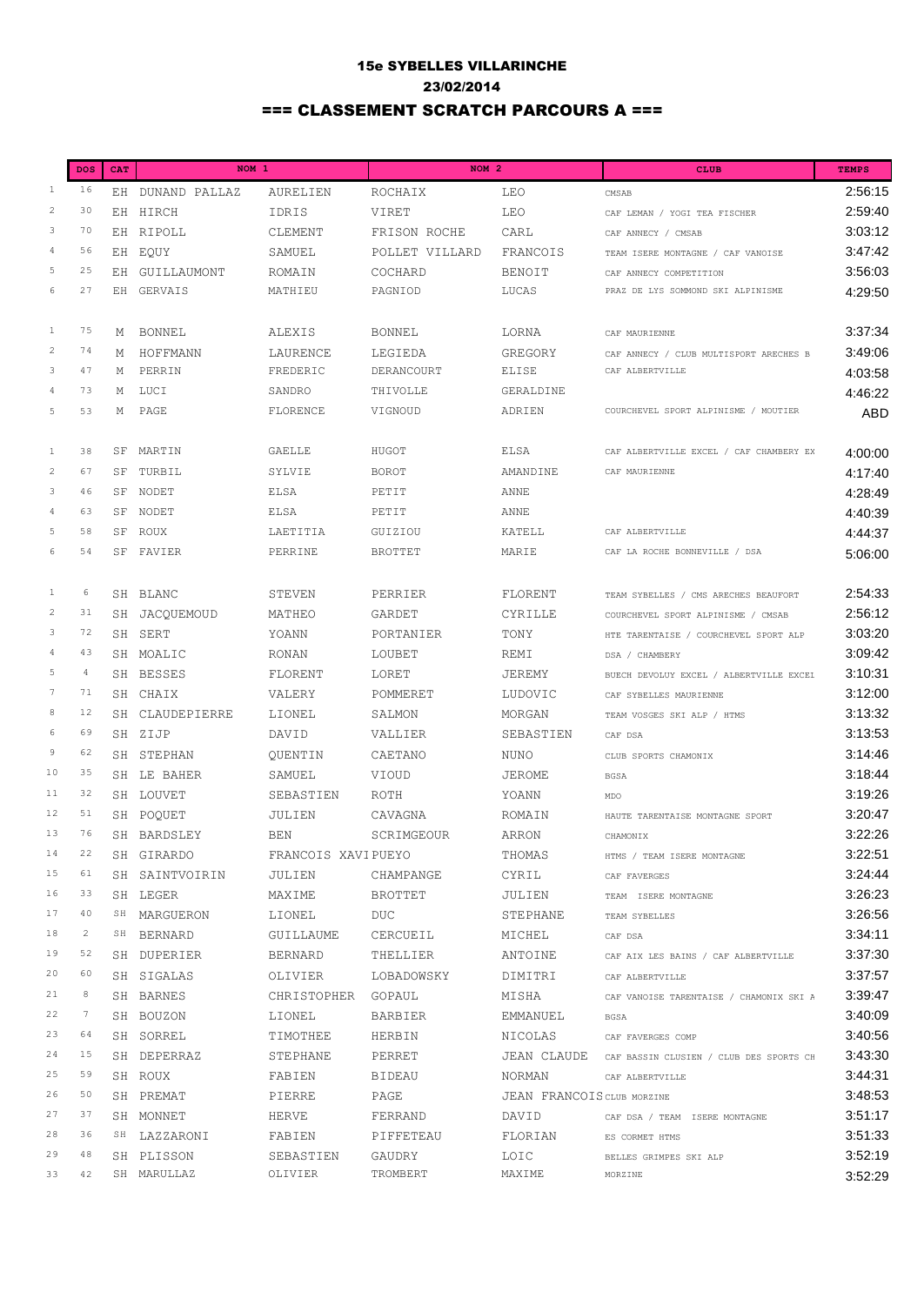## 15e SYBELLES VILLARINCHE 23/02/2014 === CLASSEMENT SCRATCH PARCOURS A ===

| 30              | 1  | SH BRIGAUD        | THOMAS               | MARGUERON        | THIERRY            | CAF MAURIENNE                          | 3:53:00    |
|-----------------|----|-------------------|----------------------|------------------|--------------------|----------------------------------------|------------|
| 31              | 9  | SH BERTHOD        | FRANCOIS             | BOROT            | GILBERT            | CAF MAURIENNE                          | 3:53:48    |
| 32              | 26 | SH GAST           | YANNICK              | TRUCHET          | CHRISTOPHE         | CLUB MULTISPORT S ARECHES BEAUFORT     | 3:54:05    |
| 34              | 65 | SH TALOUD         | JEAN FRANCOIS TALOUD |                  | PIERRE YVES        | DSA                                    | 3:57:37    |
| 35              | 28 | SH GOYER          | JULIEN               | FERY             | MICHEL             | CAF DSA                                | 4:03:20    |
| 36              | 66 | SH PLANTE         | THOMAS               | <b>BOIS</b>      | MICHAEL            | TEAM SYBELLES                          | 4:07:06    |
| 37              | 11 | SH COHADE         | PHILIPPE             | <b>JOURNET</b>   | FREDDY             | TEAM ISERE MONTAGNE                    | 4:09:50    |
| 38              | 29 | SH HARRY          | OLIVIER              | STEIDEL          | <b>JEROME</b>      | CAF DSA / MEYTHET                      | 4:18:01    |
| 39              | 19 | SH DRANSART       | SEBASTIEN            | DRANSART         | CHRISTIAN          | DSA                                    | 4:25:31    |
| 40              | 5  | SH BARTHELEMY     | MATTHIEU             | <b>BLANCHARD</b> | MICHAEL            | <b>BGSA</b>                            | 4:26:27    |
| 41              | 3  | SH BERTHIER       | PIERRE               | VANDENHELSKEN    | LOIC               | MAXIRACE.ORG                           | 4:39:46    |
| 42              | 49 | SH PATART         | JULIEN               | SCHMIT           | FRANCOIS           | AMIS DU VIEUX LYON / ASO NTN SNR       | 4:59:42    |
| 43              | 17 | SH DAUBERT        | <b>STEEVE</b>        | PONSOT           | FLORIAN            | CSA 13 BCA                             | <b>ABD</b> |
|                 |    |                   |                      |                  |                    |                                        |            |
| $\mathbf{1}$    | 14 | VF DE CHOUDENS    | SANDRINE             | ZUBERER          | ALEXIA             | CAF ISERE / CAF VANOISE                | 3:59:48    |
|                 |    |                   |                      |                  |                    |                                        |            |
| $\mathbf{1}$    | 68 | VH WARNIER        | THOMAS               | NOBILE           | PASCAL             | CAF DSA                                | 3:16:49    |
| $\overline{c}$  | 24 | VH GONTHARET      | GILLES               | JORIOZ           | THIERRY            | HTMS                                   | 3:20:45    |
| 3               | 23 | VH GIGNOUX        | CYRIL                | PENILLON         | SEBASTIEN          | CAF CHAMBERY                           | 3:26:29    |
| $\frac{4}{3}$   | 13 | VH CONSTANCIAS    | CHRISTOPHE           | GAUTIER          | ERIC               | CAF DSA                                | 3:31:42    |
| 5               | 10 | VH CAPRON         | <b>ALAIN</b>         | <b>BAGNARES</b>  | <b>OLIVIER</b>     | MONTAGNE DE L OISANS / DSA             | 3:42:24    |
| 6               | 57 | VH RIGAUD         | DANTEL               | LOCATELLI        | <b>ERIC</b>        | CAF CHAMBERY / CAF VANOISE             | 3:48:07    |
| $7\phantom{.0}$ | 41 | VH MOUGIN         | STEPHANE             | <b>RENAUD</b>    | CHRISTOPHE         | CAF DSA                                | 3:56:26    |
| 8               | 55 | VH PUSSET         | EMMANUEL             | MALVOTI          | MARC               | TEAM SYBELLES                          | 3:58:32    |
| 9               | 44 | VH MORARD         | <b>BERNARD</b>       | MERRANT          | JEAN YVES          | CAF ALBERTVILLE / CAF VANOISE TARENTAI | 3:59:40    |
| 10              | 45 | VH NURISSO        | MAURO                | MOTTARD          | CLAUDE             | CAF MODANE TABOR / CAF MAURIENNE       | 4:03:30    |
| 11              | 21 | VH FERVENTIN      | STEPHANE             | <b>DEVOS</b>     | LAURENT            | CAF FAVERGES                           | 4:08:31    |
| 12              | 20 | VH DELTOMBE       | PHILIPPE             | SPISER           | SEBASTIEN          | CAF CHAMBERY / GRENOBLE UNIVERSITE MON | 4:41:05    |
| 13              | 18 | VH DRAGOT BELTRAN | FREDERIC             | MINOZZI          | <b>JEAN PIERRE</b> | PRAZ DE LYS / HAUT GIFFRE              | <b>ABD</b> |
| 14              | 39 | VH MOREAU         | FABIEN               | <b>BARDEY</b>    | RAPHAEL            |                                        | <b>ABD</b> |